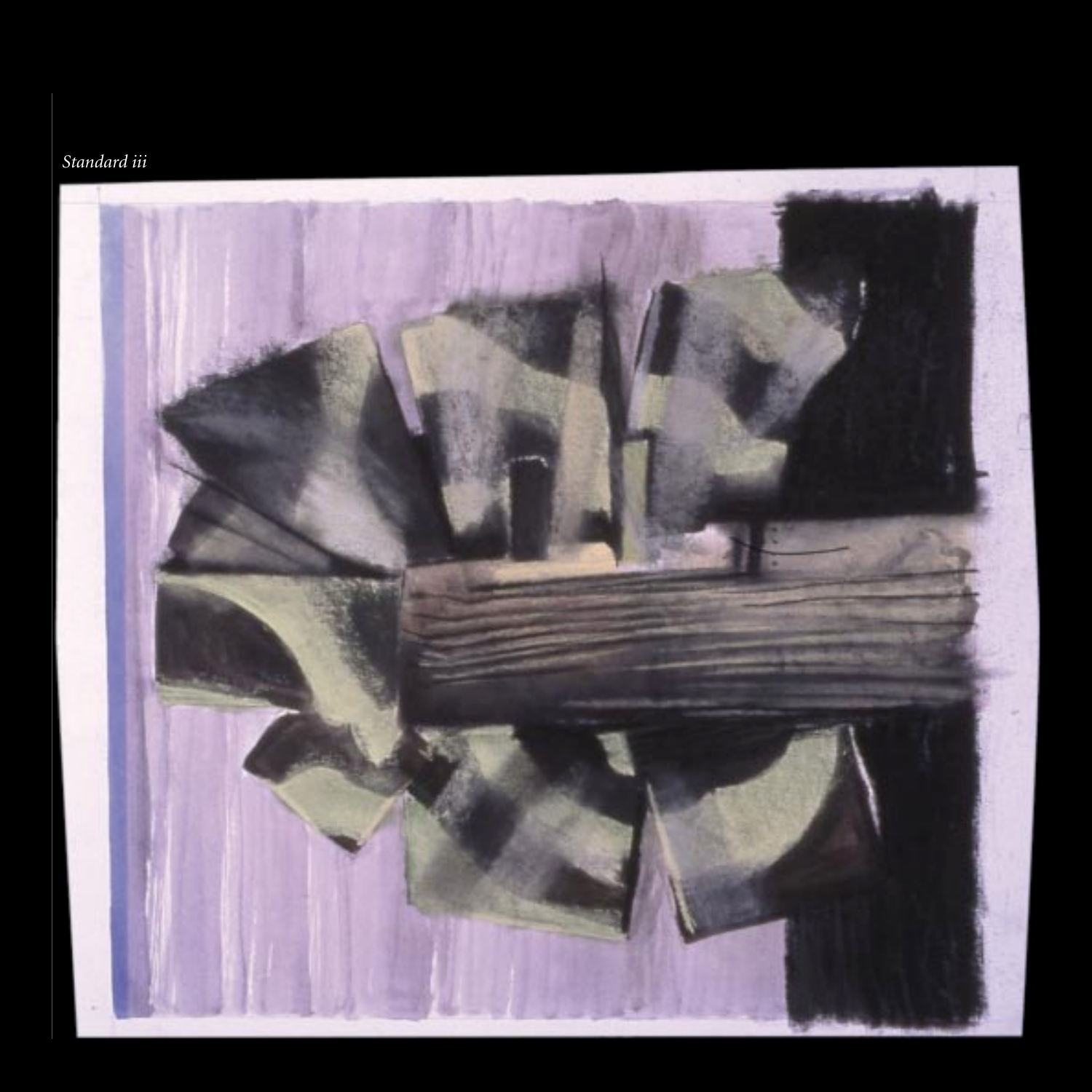## *Standard ii*

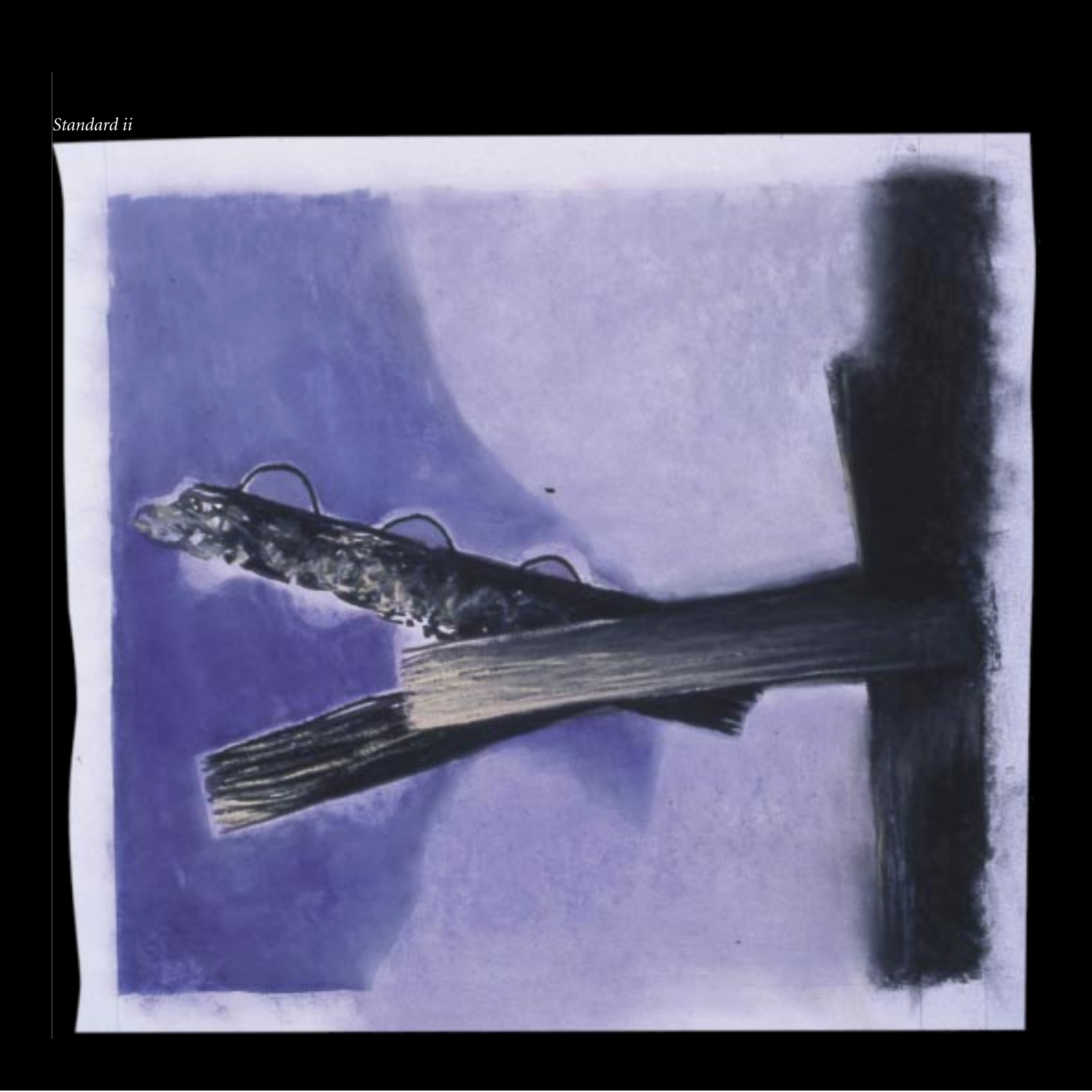

Head Land Memory Drawings, 1995 - 2003 9 October - 14 November 2003 9am-5pm Monday-Friday

*Watch Tower*

Watch Tower

Faculty Gallery Faculty of Art & Design Monash University 900 Dandenong Road Caulfield East Melbourne Victoria 3145 Australia Tel: + 61 3 9903 2707/2882 Fax: + 61 3 9903 2845

> *Right: ??????? Cover: Standard I*

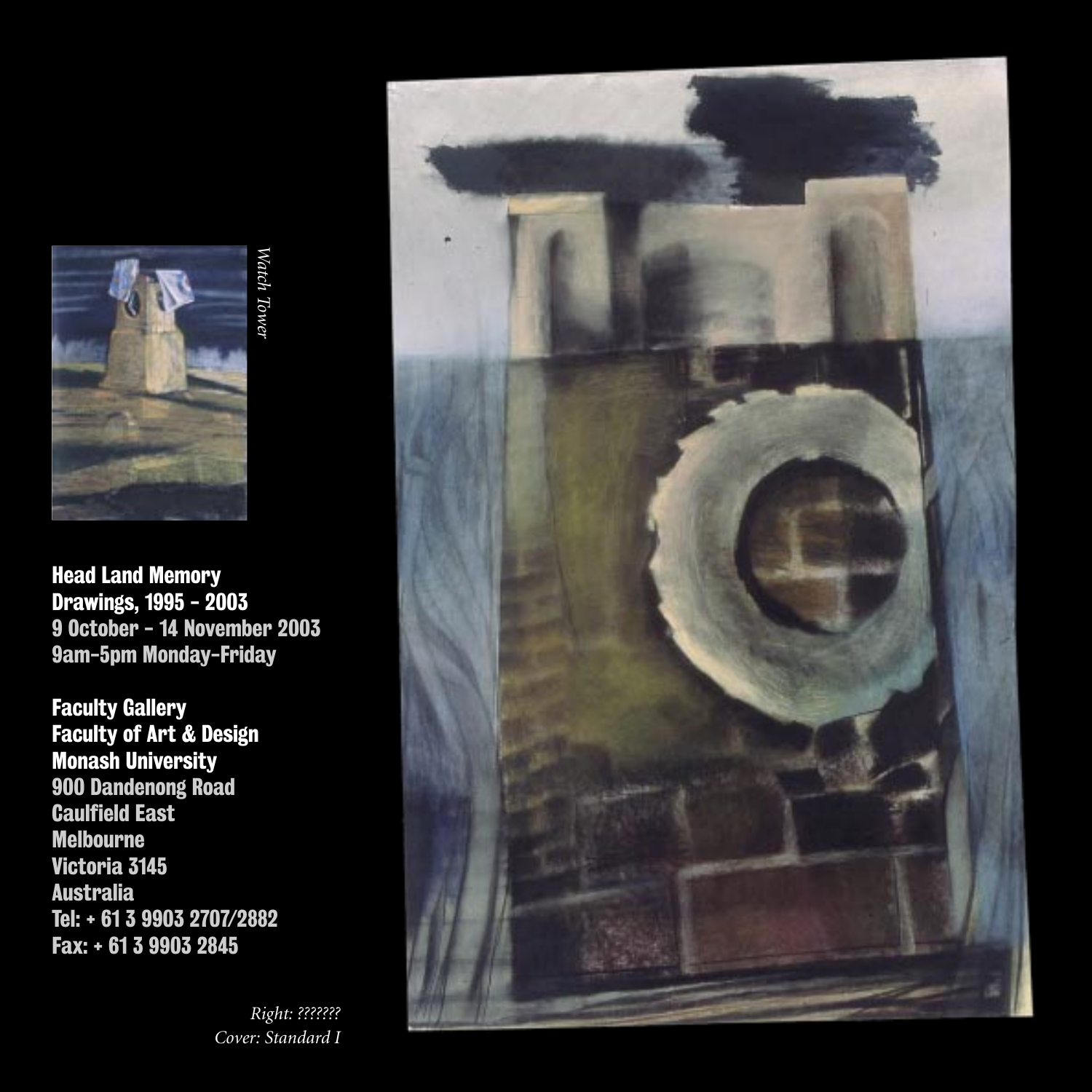PAUL GOUGH PAUL GOUGHHead Land Memory  $\bullet$  Drawings, 1995 - 2003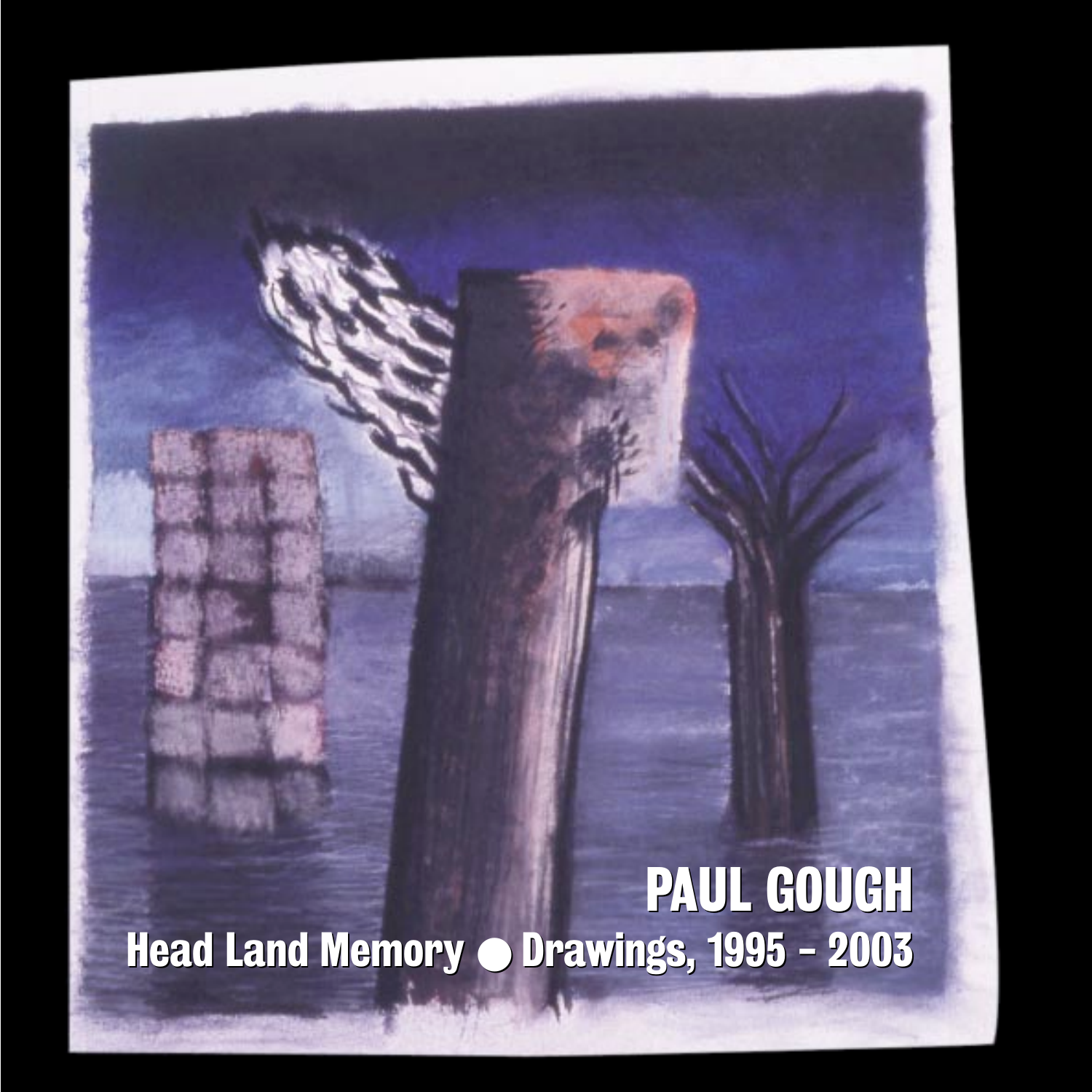

## Paul Gough FIELD OF **MEMORY**

The small village of Pozieres in Northern France is a straggle of featureless red-brick houses lining a dead straight road. It lies just below an almost imperceptible ridge in that huge, open area of rolling chalk slopes known as "The Somme". If one walks up towards the crest of the ridge, beyond the village, a rough mound appears on the left, covered in wild grasses. It is the remains of a windmill which stood here before the First World War, which destroyed it together with so

much of the land for miles around. A sombre inscription tells us that men "fell more thickly on this ridge than on any other battlefield of the war". Those men were Australians, and earth from this spot now lies in the National War Memorial in Canberra. Over the years, while walking the battlefields of France and Belgium, I have visited this place many times, and it never fails to move me deeply. The image of a scythe cutting these grasses comes inevitably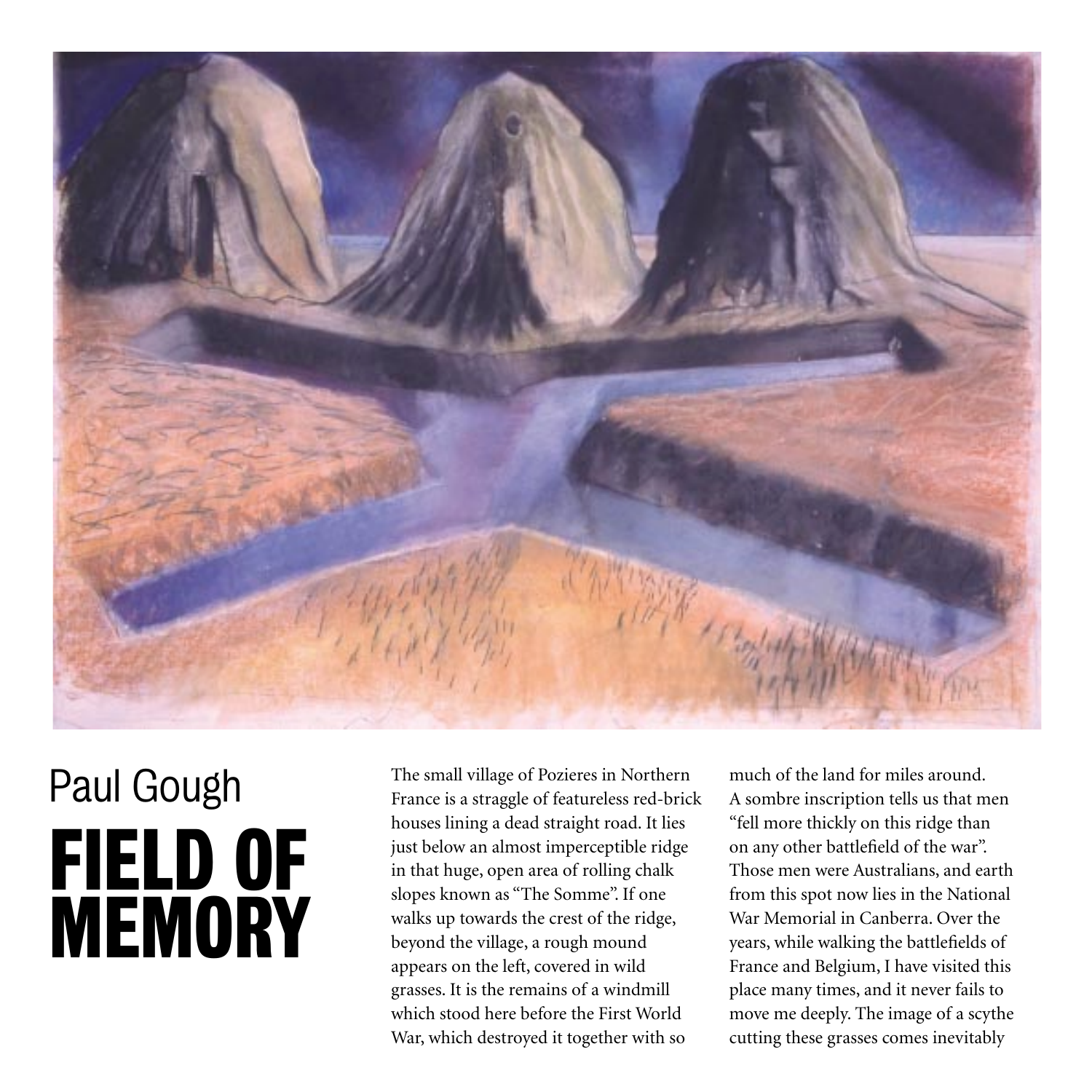*Clockwise from left: Pennant Trees (Lone Pine); Unkonwn Warrior (No. 3); Dead Plane*



*Far left: Cruciform Position (Heller)*



to mind. Like many English people I had Australian, as well as British relatives who took part in this conflict, and a visit to Pozieres seems to bring them closer. It was through a shared interest in these places that I first encountered the paintings of Paul Gough, nearly thirty years ago.

Collective memory is a deep well, a pool into which we dip when we take a conscious decision to re-visit the past. Going back to places we knew and loved when young stirs personal memories and emotions, but when we visit a place which has historical associations something different happens: knowledge and memory become interchangeable. We feel we are remembering events, even when we ourselves took no part in them. Mentally, we put ourselves back into those earlier times and scenes, wondering what we would have done, how we would have coped – or failed – had we been there. Nowhere is this more true than when one

visits former battlefields, particularly those of the First and Second World Wars.

In recent years such visits have developed, from occasional calls by curious historians or relatives of soldiers killed, into a major tourist industry. Educational visits by groups of schoolchildren to the cemeteries and memorials around Ypres, in Belgium, or Thiepval on the Somme for example, are now part of the normal curriculum for youngsters studying Modern History.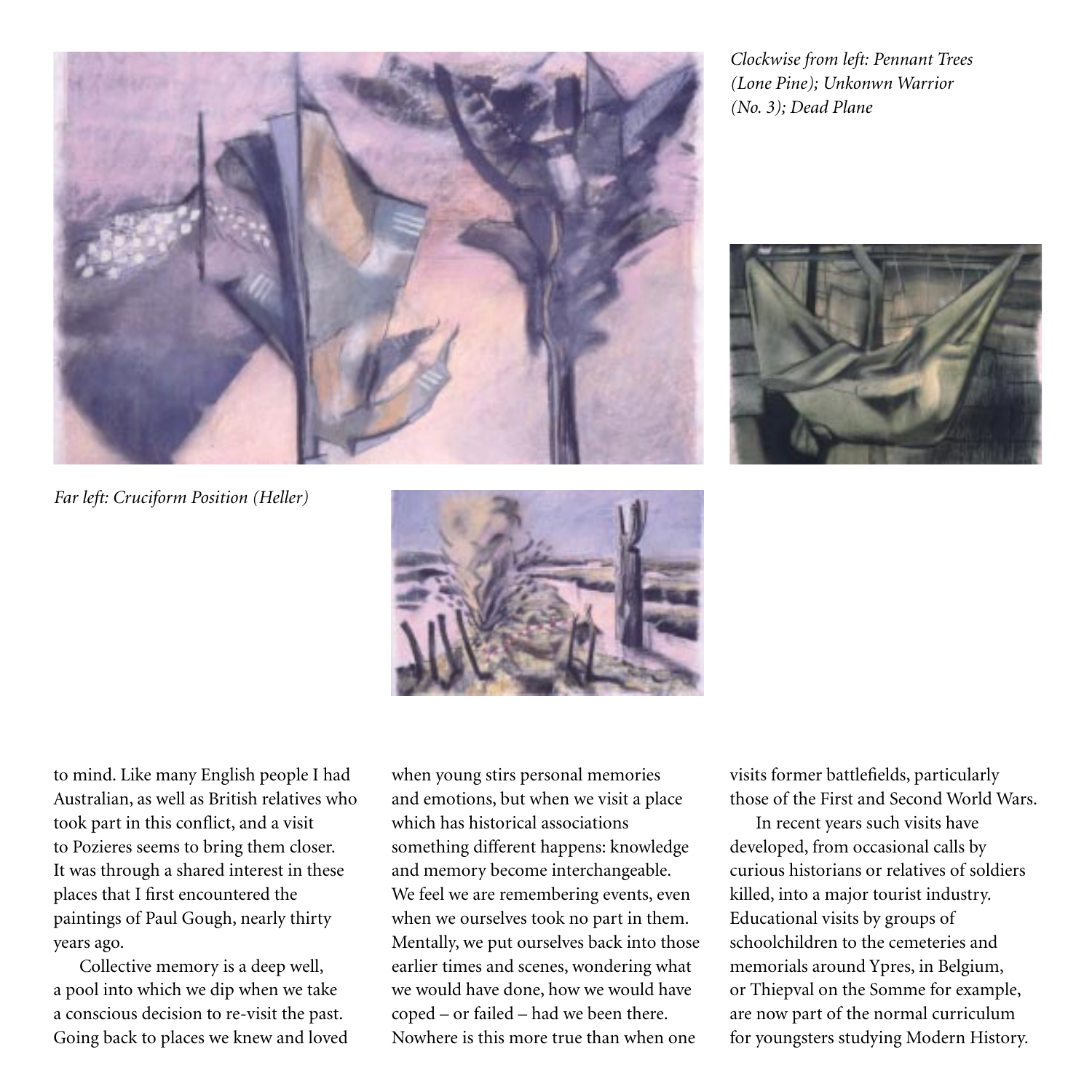There is no doubt they get a great deal out of such visits, and for those of us who lost relatives in the conflicts, decades before we ourselves were born, there is something haunting about the open ridges with chalk traces of trenches still clearly visible, rusting wire and twisted pickets in the hedgerows, occasional cartridge cases lying in the furrows of newly-ploughed earth. Yet one has to say there has been a debit side to this opening up of places which for so long remained empty and unvisited. The signposts, souvenir shops and "Tommy's Cafes" that now dot the landscape of the Somme represent a creeping suburbanisation which is uncomfortable.

With the battlefields of Gallipoli, and particularly with the area still known as Anzac, there are no such problems. The peninsula remains remote and largely undeveloped with minimal facilities for visitors. These come mainly in organised groups for brief special occasions, such as anniversaries or commemorations. Otherwise one can scramble over this tortured and parched landscape in complete silence and isolation. This is what the painter Paul Gough and I did when we spent a week there in 1995. By a lucky chance our visit took place only a few months after the devastating fire which raged over much of the Anzac area during the previous dry autumn.